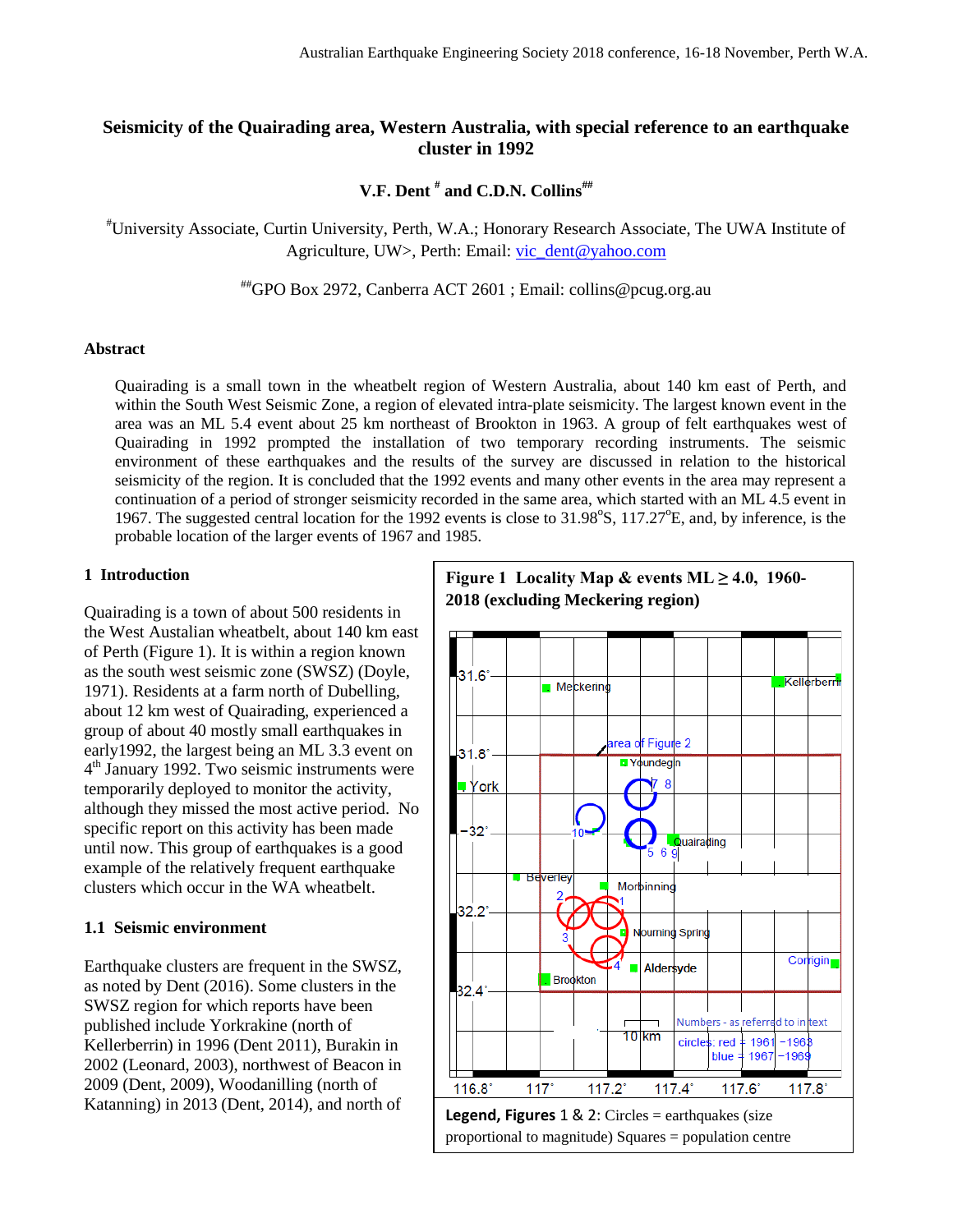Corrigin in 2017 (Dent & Judge, 2017). Besides these, three large earthquakes which caused surface rupturing, Meckering 1968 (Gordon & Lewis, 1980), Calingiri 1971(Gordon & Lewis, 1980) and Cadoux 1979 (Lewis et al.,1981) can also be considered as cluster events.

Dent has been reviewing the seismicity of the SWSZ in 12-monthly periods, beginning in June 2012, (eg. Dent, 2017; Dent, 2016) in an attempt to identify cluster locations, and to see how precisely in space their locations can be defined and to track their progress with time. The report for 2013-14 (Dent 2014) used five events near Morbinning to define a cluster centre, location V, renamed to location F3 in Dent (2017). A study of activity in 2012-2013 (Dent & Collins, 2018) identified a probable cluster location (E4) west of Quairading. These two locations are indicated on Figure 3 and subsequent figures. This study of Quairading events uses archival data to investigate a swarm of events west of Quairading in 1992, and other events, to see if events in the region could be attributed to single location. Events in the Morbinning area will also be reviewed. These investigations use data from Public Seismic Network (PSN) stations (Dent et al., 2010) where available, which provide extra phase arrival information to improve earthquake locations.

### **1.2 Earthquake Locations**

All West Australian earthquake locations from 1959 to 2000 were made by the Mundaring Geophysical Observatory (MGO), a division of Geoscience Australia (GA). Initially, manual location methods and the WA1 earth model were used, but from 1991 onwards the EQLOCL (© SRC, Melbourne) earthquake location program, and the WA2 earth model were used. In 1959, Mundaring was the only station in the network. Kalgoorlie (KLG) was added in 1964, Meekatharra (MEK) in 1968, and more stations (Narrogin, Kellerberrin and Ballidu) were added following the Meckering event (October 1968) and the Cadoux event (June 1979). In 2000, the MGO closed, and all West Australian earthquake locations since then have been made by GA. In 2009 GA changed from using EQLOCL to the Antelope earthquake analysis program.

### **Relocations in this report**

Good earthquake locations require probably 6 or more recording stations surrounding an earthquake, and for the phase arrivals to be clear. In the SWSZ this is often not the case. The PSN in southwest Australia has been expanding since ~2007 (Dent et al., 2010), and this new network has been providing additional phase arrival data. These data can be used to improve the GA locations in the region. In the study area, a PSN station was installed at the Beverley Cooperative Resource Centre (CRC) in July 2014. The station was relocated to the Quairading CRC (2015-2017) and then to a farm north of Corrigin (August 2017-present). Data from these stations, and other more distant stations in the PSN network, have been used to compute new locations for some of the epicentres in the area and they will be discussed in relevant sections of this report.

## **1.3 Larger events of the region (Magnitude 4.0 and above)**

There were 10 events in the Quairading area of ML  $> 4.0$  between 1960 and 2018 (labelled 1 to 10 on Figure 1), and they were all before 1970, a period when earthquake locations were relatively unreliable. They form two groups, of 4 and 6 events. The first group was south of Morbinning (southwest of Quairading), between June 1961 and April 1963. Events 1 & 2 were both ML 4.4 (June and August, 1961). Event 3 was the "Nourning Spring" earthquake (Everingham et al., 1982) magnitude 5.4 event of 18 January 1963. It was felt at MMI VII near the epicentre, and MMI VI at Brookton, and is plotted about 5 km south of the 1961 events. Event 4 was a magnitude 4.7 event which occurred three months later. Given the poor quality of the locations, it is possible or probable that they all came from virtually the same location. A large number of smaller events accompanied these events. The GA catalogue indicates about 140 events between 1961 and 1964, but there would have been many more that were not located.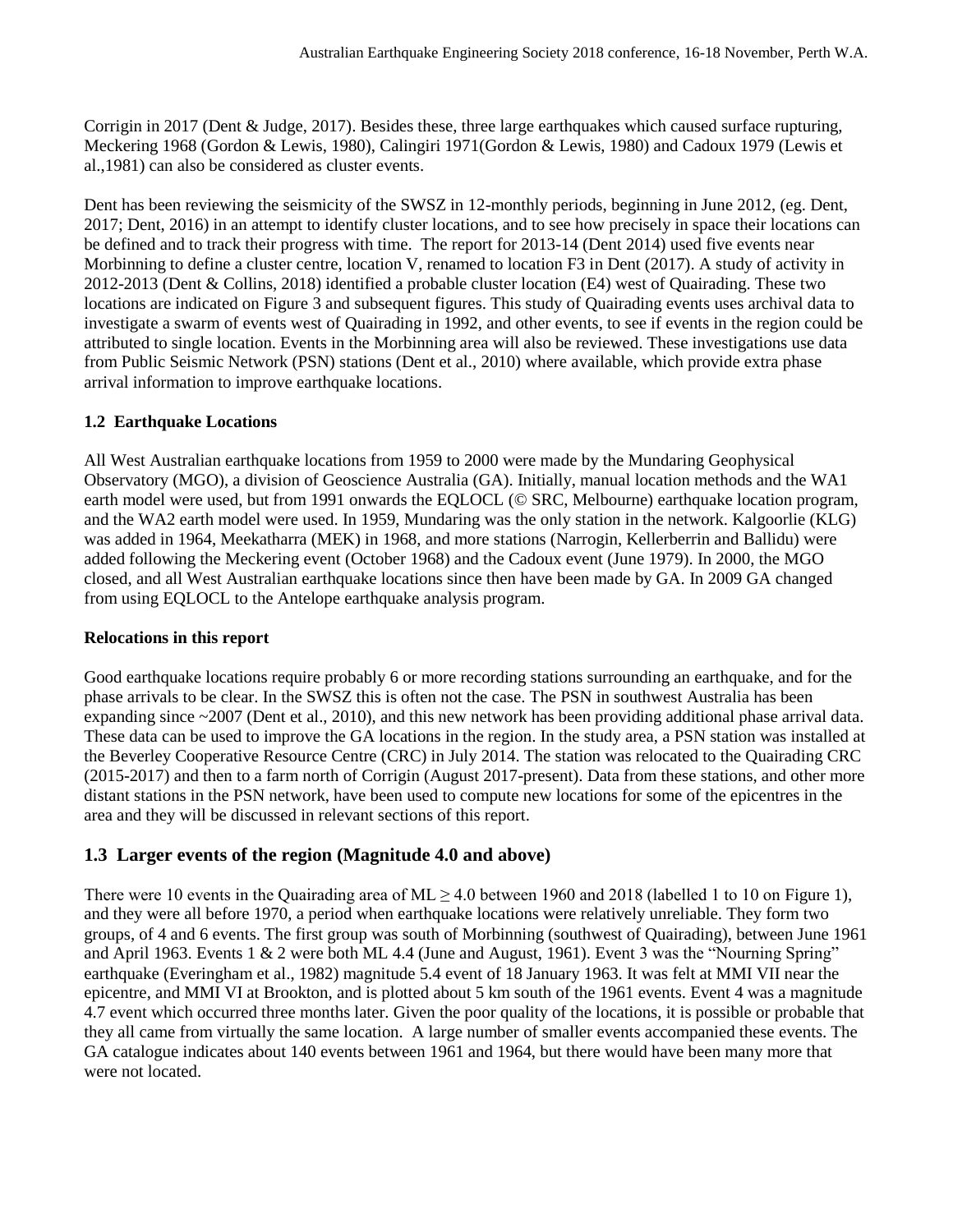The second group of large earthquakes (6 events), was north of the previous group, and just west of Quairading, and occurred between 17 July 1967 and 01 February 1969.The first event (event 5) was an ML 4.0 event near Dangin, and events 6 & 7 occurred 5 weeks later, on 29 August 1967, (ML4.4 and ML 4.5) about 10 km north of the July event. In all probability, they are all at the same location. In the next 2 months events 8 and 9 occurred at the same location as the July 1967 event (event 5). In February 1969 event 10 occurred about 15 km west of the July 1967 events, near the abandoned town of Balkuling. Again, as with the earlier "Nourning Spring" events, it is possible that all events could have originated from a common location.

## **1.4 Events near Quairading, Magnitude 3.0 and above**

Earthquake locations improved from about 1970, when more seismographs were in place. Events with ML≥3.0 near Quairading 1970 – 2018 are plotted on Figure 2. As indicated on Figure 1, there were no magnitude 4 events, and the largest was an event west of Quairading (ML 3.6) in 1985. The largest event of the 1992 sequence is also shown on this figure. These events are probably related to the northerly group of magnitude 4+ events of 1967-1969 shown in Figure 1. Considering location uncertainties it is reasonable to suggest that the events southwest of Nourning Spring in 1974, and to its northeast in 1984 are related to the ML 5.4 event of 1963.

## **2 Data review (1991 -2018)**

Events of all magnitudes in the study area shown in Figure 2, between 1991 and 2018 will be reviewed below. Events in



1992 will be examined in more detail, to see if a common location can be established. The seismicity will be studied in three periods. Period 1 covers the year of the cluster (1992) and the year either side. The second and third periods review events between 1994 – 2005, and 2006-2018 respectively. Earthquake locations in the third period can be reviewed more closely because of the addition of data from the new "PSN" network.

The original GA solutions for the period 1991-2009 (EQLOCL text outputs) have been reviewed here, allowing location quality to be assessed. Locations which used data from at least 4 seismographs, and had a low RMS of residuals (< 0.2 secs.) are assumed to be "good" locations. Some of the more relevant solutions are presented in Appendix 1.

## **2.1 Period 1 seismicity (1991 -1993)**

A plot of events from the GA catalogue (Figure 3) shows the majority of events in the study area are near Dubelling. These are the events comprising the 1992 earthquake "swarm". There are also a few events near Morbinning, and one event about 20 km SSE of Quairading, as will be discussed in more detail below.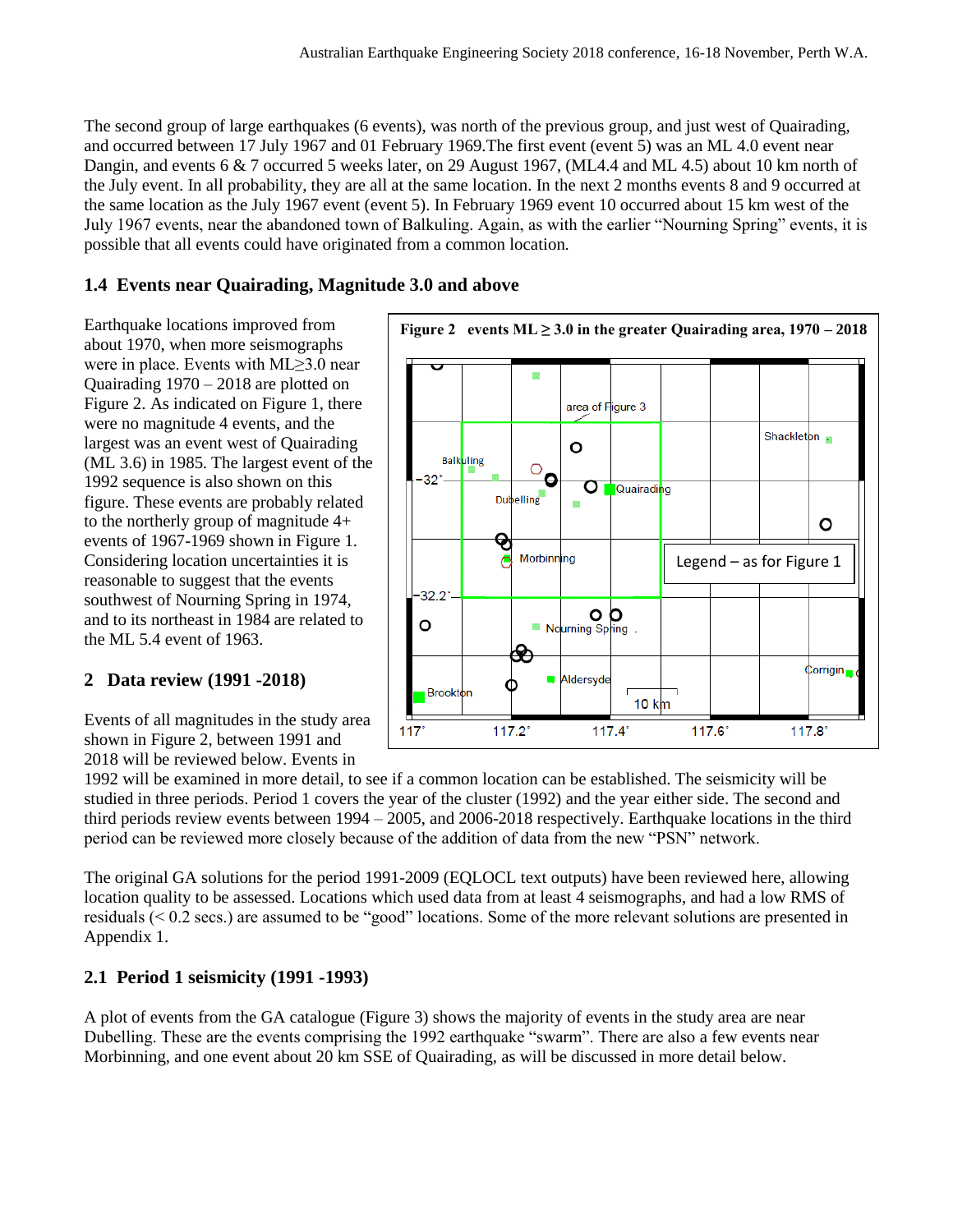#### **Events near Dubelling (1991 – 1993)**

Events from the Dubelling area between 1991 and 1993, are shown in more detail in Figure 4). There were four events in 1991, all small (largest ML 2.0), and they are scattered, mostly within 5 km of Dubelling.

The 1992 events are more concentrated, at a location about 3 km north of Dubelling, and most are in the 4 weeks following the ML 3.3 event on 4<sup>th</sup> January 1992. The largest aftershock was ML 2.9 on 14<sup>th</sup> January 1992.

### **The field station deployment at Dubelling**

Little has been documented about this deployment and unlike the solution data mentioned above, the data recorded by this survey have not been located. The author recalls that the deployment was in response to worried calls from the local farmer (Dave Whyte), and a Kelunji digital seismograph (code QUA) was deployed at his residence, but did not have GPS timing. An MO2 accelerograph (code QUW), without good time control, was deployed in an open field about 1 km north of QUA (Figure 3). The dates of these deployments have not been recorded. The Australian Seismological Report for 1992 (Leiba and Dent, 1994) notes that QUW recorded accelerograms for three small events.

#### **Events of late 1992, and 1993**

An ML 1.7 event was located near the cluster centre in November 1992. The EQLOCL solution suggests it was recorded at the QUA station, with an S-P of 0.2 secs., but the solution was poor as there were only 2 other stations used (Appendix 1). In 1993 there was an ML 2.7 event on 18 January 1993, and it had two aftershocks, with all events plotting near the cluster centre.



**Legend, figures 3, 4 & 5**: Circles = earthquakes (size proportional to magnitude): Squares = population centre : hexagon = cluster location: triangle = seismic station : diamond = earthquake relocation

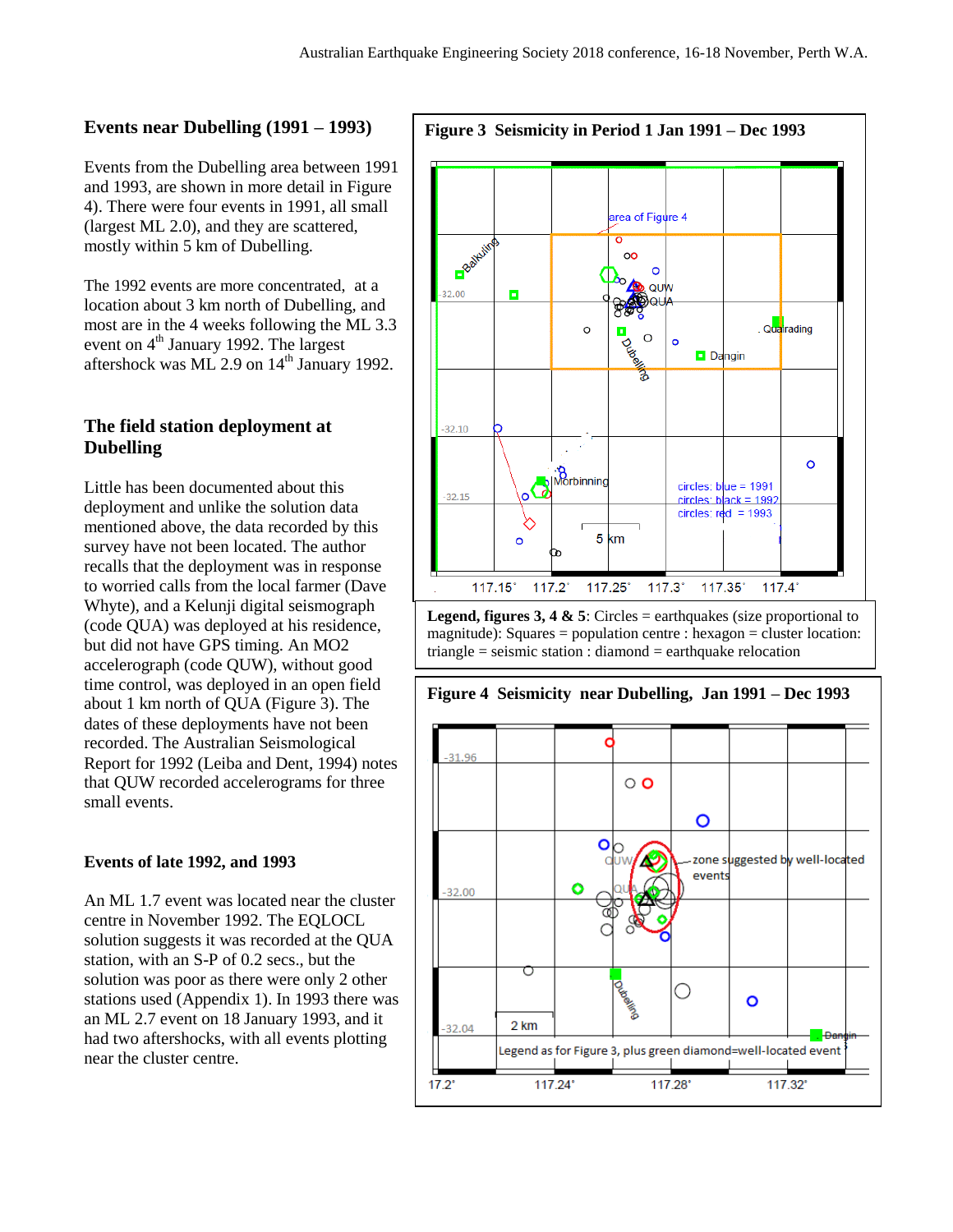### **Discussion**

Five of the EQLOCL solutions for the 1992-1993 events were found which fit the above definition of "good" locations, and these are indicated on Figure 3. Data from the QUA seismograph would help greatly in defining earthquake locations, but the outputs indicate that only two events -  $4^{\text{th}}$  May 1992 (ML 2.0) and 10<sup>th</sup> November 1992, had OUA data (shown in Appendix 1). However, the  $10^{th}$  November solution does not fit the criteria for a "good" solution.

The ML 2.7 event of January 1993 is one of the "good" solutions, as it was recorded by 5 stations, and has a low RMS (0.19 sec) and it is also close to the adopted group epicentre

The plot of the best-located events (shown in Table 1 and plotted on Figure 4) could be interpreted as having a north-south lineation. However, the author feels the locations are not accurate enough for this trend to be considered real. The most probable origin for all of the events is suggested to be near the centre point of this lineation, ie, 31.998°S, 117.274°E.

| Date/Time           | Lon     | Lat       | <b>Rms</b>  | dep | Mag | <b>Phases</b> | Comment         |
|---------------------|---------|-----------|-------------|-----|-----|---------------|-----------------|
| U.T.C.              | E       | Deg.      | <b>Secs</b> | km  | ML  | /stns         |                 |
| 1992-01-12 12:22:26 | 117.274 | $-31.987$ | 0.13        | 4.3 | 1.7 | 7/4           |                 |
| 1992-01-20 10:48:12 | 117.269 | $-32.000$ | 0.14        | 5.1 | 1.7 | 7/4           |                 |
| 1992-01-26 03:10:12 | 117.277 | $-32.006$ | 0.15        | 7.3 | 1.7 | 8/4           |                 |
| 1992-02-18 14:15:24 | 117.248 | $-31.997$ | 0.12        | 0.9 | 1.9 | 8/4           |                 |
| 1992-05-04 21:33:11 | 117.274 | $-31.998$ | 0.17        | 1.1 | 2.0 | 8/5           | Has QUA arrival |
| 1993-01-18 10:46:43 | 117.275 | $-31.989$ | 0.19        |     | 2.7 | 10/5          |                 |

### **Focal depths**

The focal depths of the best locations (Table 1) vary from 1 km to 7 km, but depths are difficult to compute accurately if there are no close stations, and the computed depths are also sensitive to the earth model used. **Reference to original GA EQLOCL data shows that** the solution for the event on 5<sup>th</sup> May 1992 uses QUA, and the S-P time is 0.2 seconds. This short S-P time would indicate that the hypocentral distance is less than 2 km, and therefore the earthquake cannot be more than 2 km deep. The event in November 1992 also indicates an S-P time at QUA of 0.2 secs, suggesting this might be a common depth for the earthquakes.

## **Events near Morbinning and south of Quairading, 1991 – 1993**

There are 11 events in this area on Figure 3 (ie,south of 31.05 S. Most are near Morbinning, but the locations of two of the outlying events have been checked for accuracy. It was found that the

location of the event south of Quairading was relatively poor (large RMS), but a better solution could not be obtained. For the event NW of Morbinning, an apparently better solution was found, just south of Morbinning (solution 1, Table 2). The concentration of events in the Morbinning area is consistent with the declaration of a cluster location there (F3, Dent, 2017).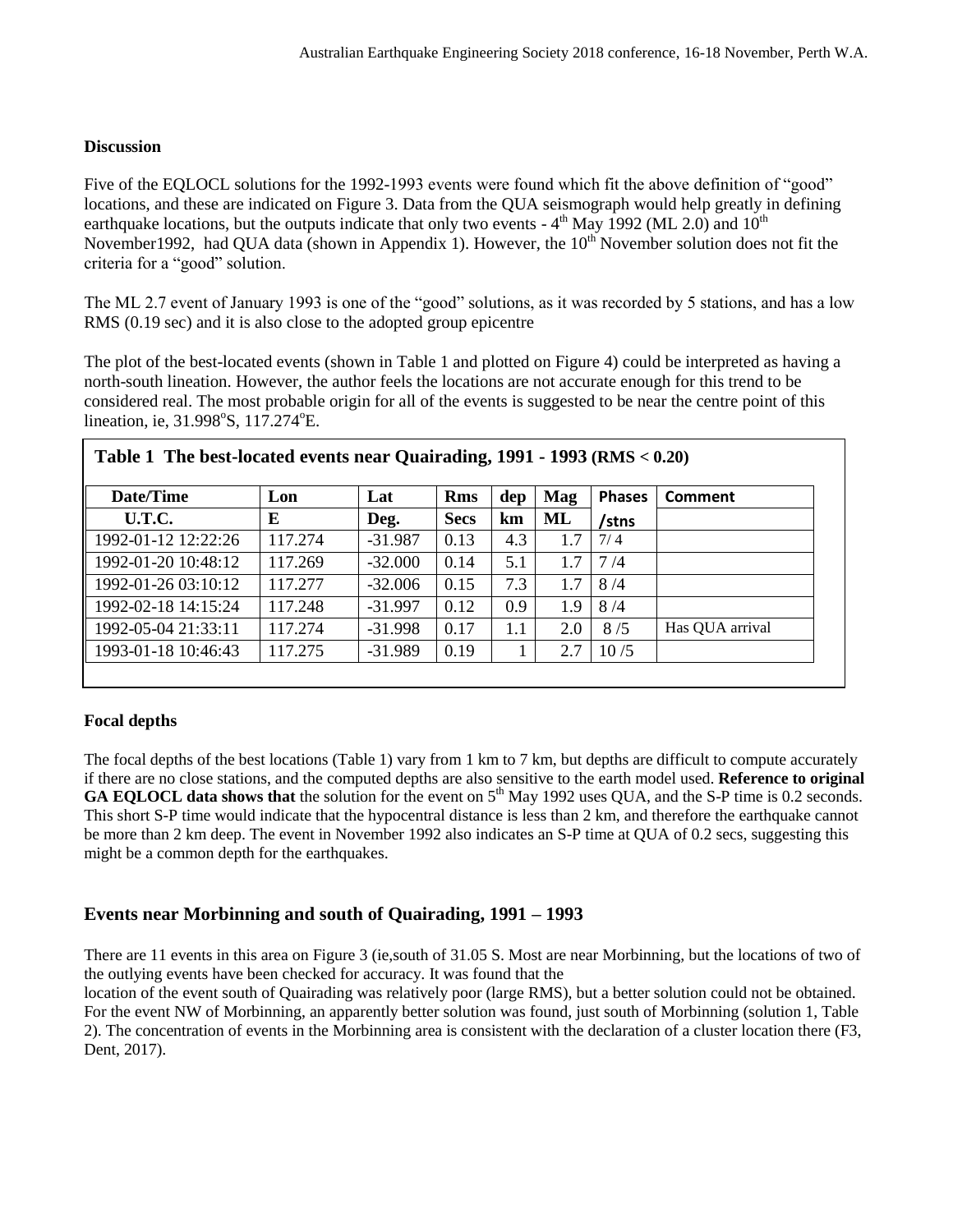### **2.2 seismicity in Period 2 (1994 – 2005)**

Events in the Quairading area, from 1994 – 2005 are plotted on Figure 5. This can be interpreted as showing three

groups of earthquakes **1)** a group west of Quairading and north of -32.05, **2)** a group in the Morbinning area and **3)** a group about 20 km south of Quairading.

### **South of Quairading**

There are 10 events in this group. The largest was ML 2.5 on 12 Mar 1994, and all the others are ML 1.8 or less. In total, there were 4 in 1994, one in 1995, four in 1996, and one in 1997.There are suggested to have all come from the same location, assigned to be that of the largest event ie,  $32.15^{\circ}$ S,  $117.41^{\circ}$ E.

**Morbinning area** There are 14 events in this area, the largest ML 2.2 on 5 May 1998. Time-wise, they are fairly evenly spread throughout the period. They are all quite close to the Morbinning cluster centre (location F3), and it is suggested that they can all be assigned to that location. **West of Quairading**

There are 22 events on this plot, mostly north of Dubelling but with a few further west near Balkuling. The largest was an ML 2.6 event



| #              | <b>DATE</b>                                                | <b>Time</b> | <b>Mag</b> |      | <b>Relocation</b> | Dep | <b>GA Location</b>                                |           | per -            | <b>COMMENT</b>             |
|----------------|------------------------------------------------------------|-------------|------------|------|-------------------|-----|---------------------------------------------------|-----------|------------------|----------------------------|
|                |                                                            | <b>UTC</b>  | <b>ML</b>  | Lon  | Lat               | km  | Lon                                               | Lat       | area*            |                            |
|                | 24-11-1991                                                 | 1704        | 2.4        | 117. | $-32.165$         | 2N  | 117.153                                           | $-32.094$ | P <sub>1</sub> m |                            |
| $\overline{2}$ | 11-08-2003                                                 | 0634        | 2.5        | 117. | $-31.986$         | 2N  | 117.157                                           | $-31.981$ | P <sub>2</sub> d |                            |
| 3              | 12-05-2005                                                 | 0118        | 2.6        | 117. | $-31.945$         | 2N  | 117.2013                                          | $-31.953$ | P <sub>2d</sub>  |                            |
| 4              | 06-04-2009                                                 | 2050        | 3.0        | 117. | $-31.960$         | 0.1 | 117.330                                           | $-31.943$ | P3d              | 10 km NW of Quairading     |
| 5              | 02-09-2012                                                 | 0806        | 2.0        | 117. | $-31.963$         |     | 117.236                                           | $-31.963$ | P <sub>3</sub> d |                            |
| 6              | 02-09-2012                                                 | 1444        | 2.1        | 117. | $-31.947$         |     | 117.232                                           | $-31.947$ | P3d              |                            |
| 7              | 07-02-2013                                                 | 0216        | 1.9        | 117. | $-31.967$         | 4.4 | 117.235                                           | $-31.931$ | P3d              |                            |
| 8              | 19-07-2013                                                 | 1842        | 2.6        | 117. | $-32.132$         | 2.4 | 117.454                                           | $-32.123$ | P3m              | Moves 20 km west           |
| 9              | 05-05-2014                                                 | 1554        | 1.8        | 117. | $-32.121$         | 2N  | 117.192                                           | $-32.113$ | P3m              |                            |
| 10             | 14-09-2014                                                 | 1332        | 2.0        | 117. | $-32.124$         | 2N  | 117.384                                           | $-32.120$ | P3m              | Big move west              |
| 11             | 25-05-2018                                                 | 2142        | 2.4        | 117. | $-32.155$         | 2N  | 117.159                                           | $-32.189$ | P3m              | Moves closer to Morbinning |
|                | * Period (1,2 or 3) & area : m=Morbinning, $d =$ Dubelling |             |            |      |                   |     | "N" indicates constrained to "normal" focal depth |           |                  |                            |

**Table 2** Earthquake Relocations 1991 - 2018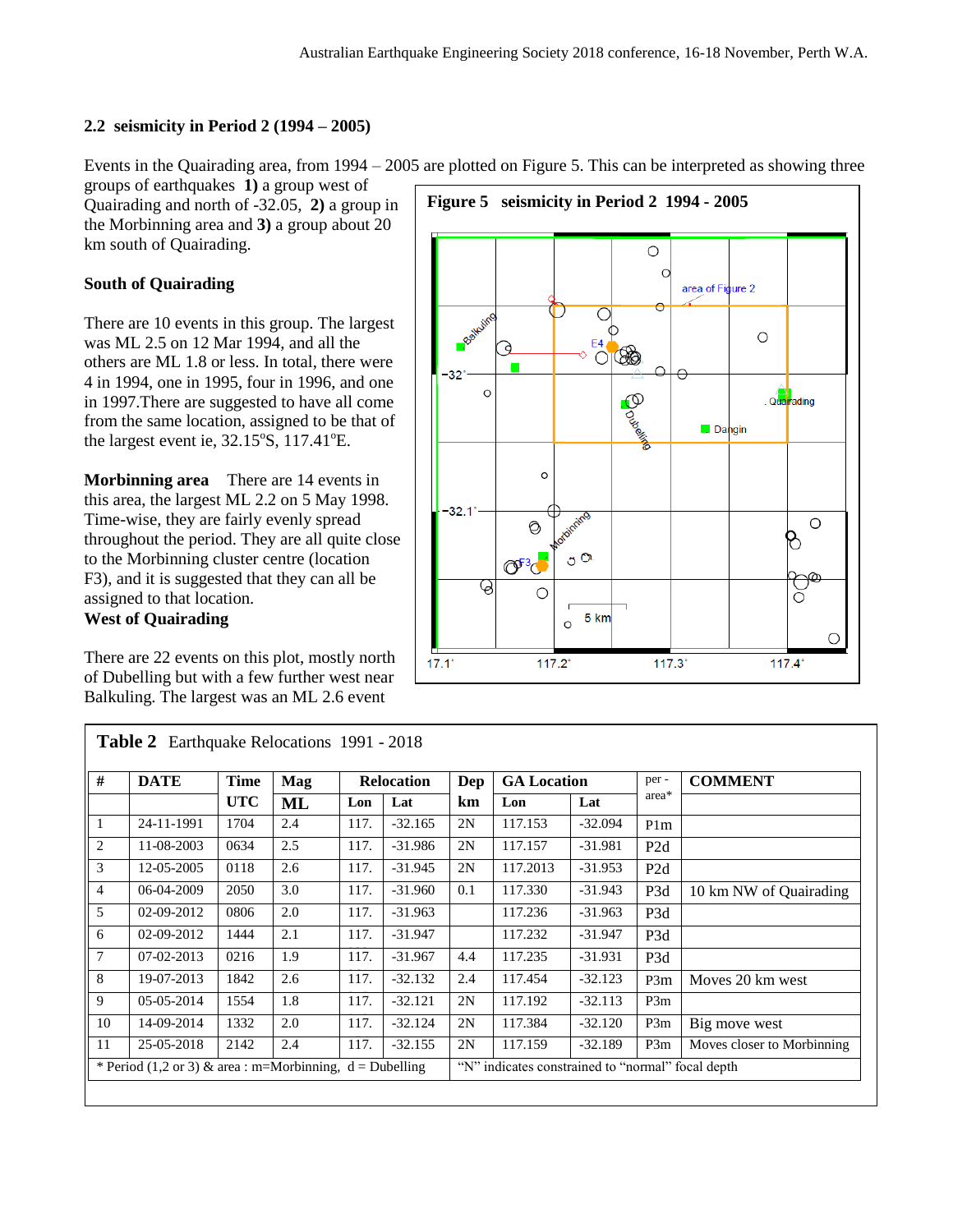NE of Balkuling on 12 May 2005, and there was an ML 2.5 event in Aug 2003, about 5 km east of Balkuling, The relocation for this event (solution 2, Table 2) moves it about 5 km eastwards, and in the proximity of the 1992 cluster. An ML 2.4 event occurred near the QUA station in Nov 2004. Other notable events are 5 km north of Quairading (5 January 1994, ML 1.6), 20 km NW of Quairading (28 February 1996, ML 1.7) and 2 events near Dubelling on 14 and 16 April 2005. Reference to the catalogue shows that there were 7 events between April and June 2005, largest ML 2.2, and that they congregate around the vicinity of the QUA station. It is suggested that, considering location uncertainties, they can all be assigned to the Dublelling cluster centre (Cluster E4 in Dent 2017).

## **2.3 Seismicity in Period 3 (2006 – 2018)**

These events are plotted on Figure 6, and can be divided into the same regions as the period before.

### **Events near Morbinning**

There are 43 events in this plot, but only 8 are of ML 2.0 and above. The largest was ML 2.4 on 25 May 2018, and was about 5 km south of most of the other events. Its relocation (solution 11, Table 2) moves it closer to location F3. Five events in this area in June 2013- May 2014 (red circles, Figure 6) were used to define point V  $(32.14^{\circ}S, 117,19^{\circ}E)$  in Dent (2014), renamed to F3 in Dent (2017). The largest event of the 2013-2014 group (ML 2.6 on 19 July 2013) plots past the eastern boundary of the map, but its relocation (solution 8, Table 2) moves it about 25 km westwards. A summary of events assigned to this cluster location is shown in Table 3.

### **South of Quairading**

A single event in this area is plotted on Figure 6 (14 September 2014). It occurred at a time when there were many events near Morbinning, and examination of the solution indicated it is a poor solution, and a relocation (solution 10, Table 2) places the event close to Morbinning.

### **Events in the Dubelling area**

There are various cluster groups visible in Figure 6, which will be discussed in more detail. A group of 5 small events, largest ML 1.2, was located about 5 km north of QUA between February and March 2007 (enclosed in red ellipse, Figure 6). Events this small necessarily have few readable phase arrivals, and are usually poorly located. They could easily have come from the cluster centre.

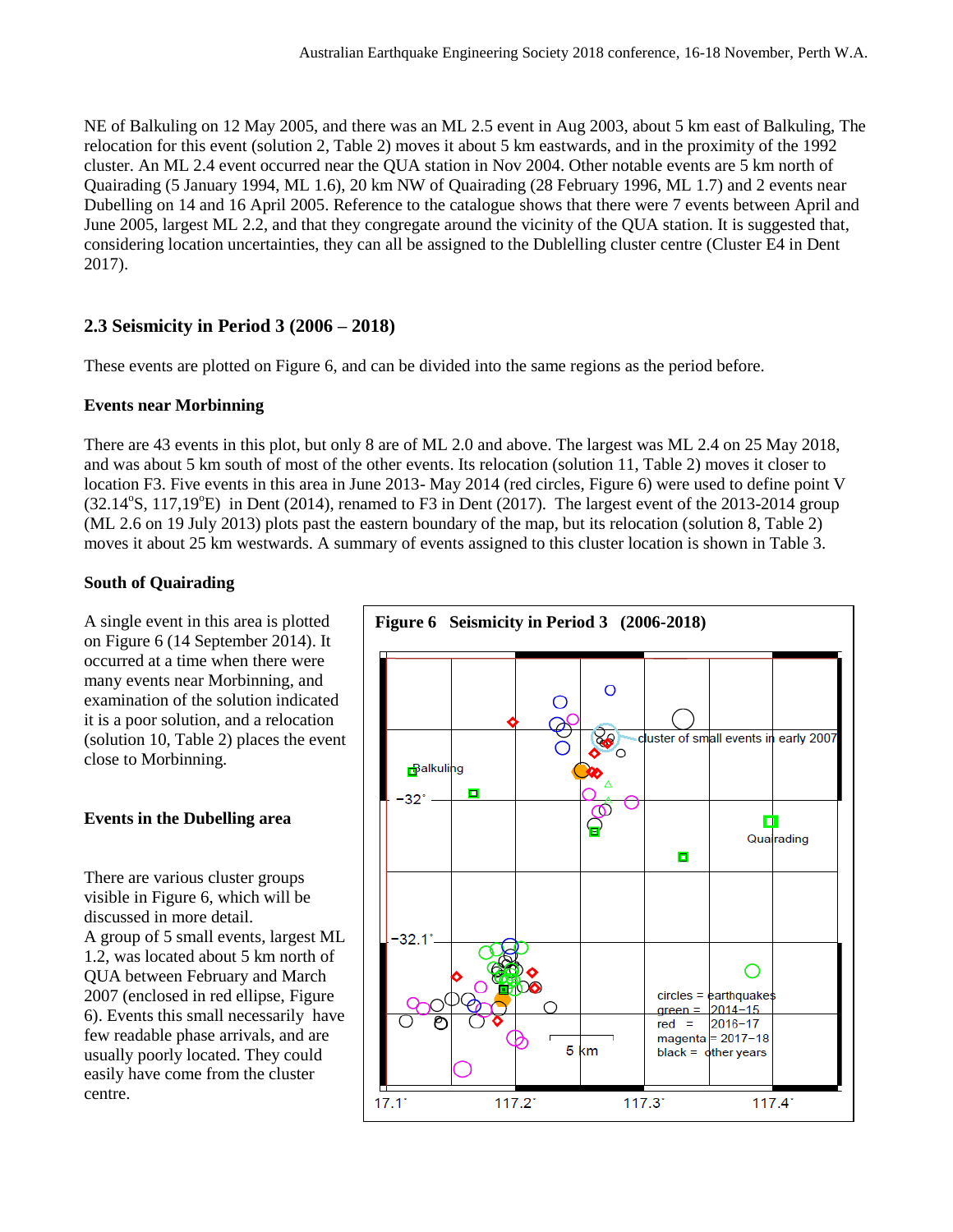An ML 3.0 event, in April 2009, was located about 10 km NE of QUA, but has been relocated (solution 4, Table 2), to about 7 km north of QUA. It had one small aftershock three weeks later, for which the GA location is also about 7 km north of QUA.

A group of 4 events about 10 km north and northwest of QUA was examined in a report on SWA seismicity in 2012-2013 (Dent & Collins, 2018.). Three were relocated (solutions 5, 6, 7 in Table 2) and the relocations placed them about 3 km NW of QUA. This location was defined in that publication as location E4. Within the margin of error, these events could also have originated from the 1992 cluster location.

A group of 4 events within 2 km of QUA occurred between July 2015 and July 2018.

The conclusion is that all events could be reasonably attributed to the 1992 cluster location.

| <b>Period</b>     | Num.                        | largest | when     | Comment                                          |
|-------------------|-----------------------------|---------|----------|--------------------------------------------------|
|                   | events                      | event   |          |                                                  |
| Jun2012-May13     | 2                           | 2.3     | 22 May   |                                                  |
| Jun2013-14        | 5                           | 2.6     | 19 July  | Used to define F3. (largest event moved 25 km by |
| Jun2014-15        | 12                          | 2.2     | 22 Sep.  |                                                  |
| $Jun2015-16$      | $\mathfrak{D}$              | 2.1     |          |                                                  |
| Jun2016-17        | $\mathcal{D}_{\mathcal{L}}$ | 1.9     | Feb 2017 |                                                  |
| $Jun2017 - Aug18$ | 7                           | 2.4     | 25 May   |                                                  |

## **3 Discussion**

It is suggested that, considering location uncertainties, most of the events can be allocated to two "large" cluster locations, west of Quairading (E4) and near Morbinning (F3), and one "minor" location south of Quairading, suggested to be at  $32.15^{\circ}$ S,  $117.41^{\circ}$ E. This location is about 10 km north of cluster location F5, (Dent, 2017) and, considering uncertainties, these two locations could be the same. Locations E4 and F3 may be associated with the magnitude 4+ events of the 1960's.

### **Conclusions**

A review of epicentral data supports the proposition that the most probable source of the 1992 seismicity was at a location about 1 km NW of the QUA station. It also suggests that this cluster centre has continued to produce seismicity in the subsequent years. The association has been made difficult because of uncertainties in epicentral locations. It is probable that seismicity from this location occurred before 1992. Several large (magnitude 4+) events in 1967 may be related, as may a magnitude 3.6 earthquake in December 1985.

The Morbinning cluster centre was defined in Dent (2014) as location V (now referred to as F3), on the basis of 5 events (largest Ml 2.5) in the 2013-2014 period. A plot of more recent seismicity (green and magenta circles, Figure 6) suggests seismicity has continued at this location since that initial period. Figure 1 suggests that the activity noted above may be related to the two ML 3 events in almost the same location in December 1982 and January 1983.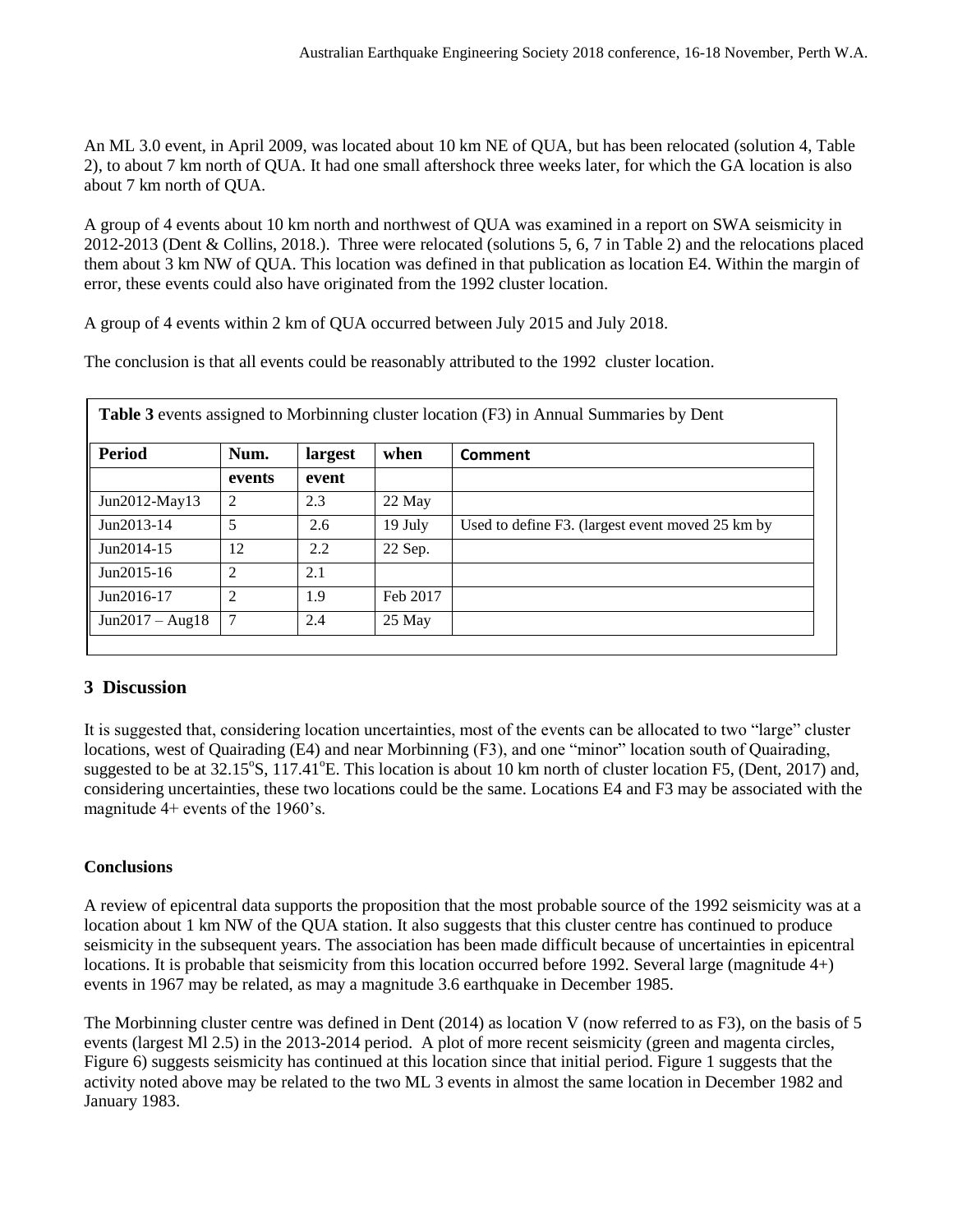# **References**

Dent, V., Heal, D. and Harris, P., 2006. A low cost seismograph network in WA. *In Proc. AEES 2006 Conference*, Canberra.

Dent, V. F., (2009). The Beacon, WA, earthquake swarm of 2009. In *Proc. AEES 2009 Conference*, Newcastle, NSW.

Dent, V. F., Harris, P, and Hardy, D., (2010). A new seismograph network in the southwest seismic zone of Western Australia. In *Proc. AEES 2010*, *Conference*, Perth, WA.

Dent, V.F. (2011) – The Yorkrakine, W.A. seismic deployment, April – May 1996. *Proc. AEES 2010 Conference*, Barossa Valley.

Dent, V. F., (2013). Using the "PSN" network in southwest Australia to improve earthquake locations in the region. AEES 2013, Hobart.

Dent, V. F. (2014). Earthquake clusters in southwest Australia in 2013-14. In *Proc. AEES 2014 Conference*, Lorne, Vic.

Dent, V. F. (2014). Pinpointing the Dumbleyung, West Australia, earthquake cluster of 2013-2014. In *Proc. AEES 2014 Conference*, Lorne, Vic.

Dent, V.F. (2015) Clustered seismicity in the Southwest Australia seismic zone, 2014-15. In *Proc. AEES 2015 Conference*, Sydney, N.S.W.

Dent, V.F., (2017). Earthquake clusters in the southwest Australia seismic zone, June 2016- May 2017. In *Proc. AEES 2017 Conference*, Canberra.

Dent, V.F., & Judge, A. (2017). Investigation of an earthquake cluster near Corrigin, southwestern Australia, July 2017. In *Proc. AEES 2017 Conference*, Canberra.

Dent, V.F., & Collins, C.D.N., (2018). Clustered seismicity in southwest Australia, June 2012 - May 2013. In *Proc. AEES 2018 Conference*, Perth.

Doyle, H. A. (1971). Seismicity and structure in Australia. *Bull. Of the Royal Soc. Of New Zealand,* 9 149-152.

Everingham, I.B., McEwin, A. J., & Denham, D. (1982). Atlas of Isoseismal Maps of Australian Earthquake s BMR Bulletin 214, 1982

Gordon, F.R and Lewis, J.D., (1980) The Meckering and Calingiri earthquakes October 1968 and March 1970 Geological Survey of Western Australia Bulletin 126.

Leiba,M. and Dent, V. (1994) Australian Seismological Report, 1992 Aust. Geol. Surv. Org. Report 1994/69

Leonard, M. (2002). The Burakin WA earthquake sequence Sept. 2000 – June 2002. In *Proc. AEES 2003*, *Conference*, Adelaide, SA.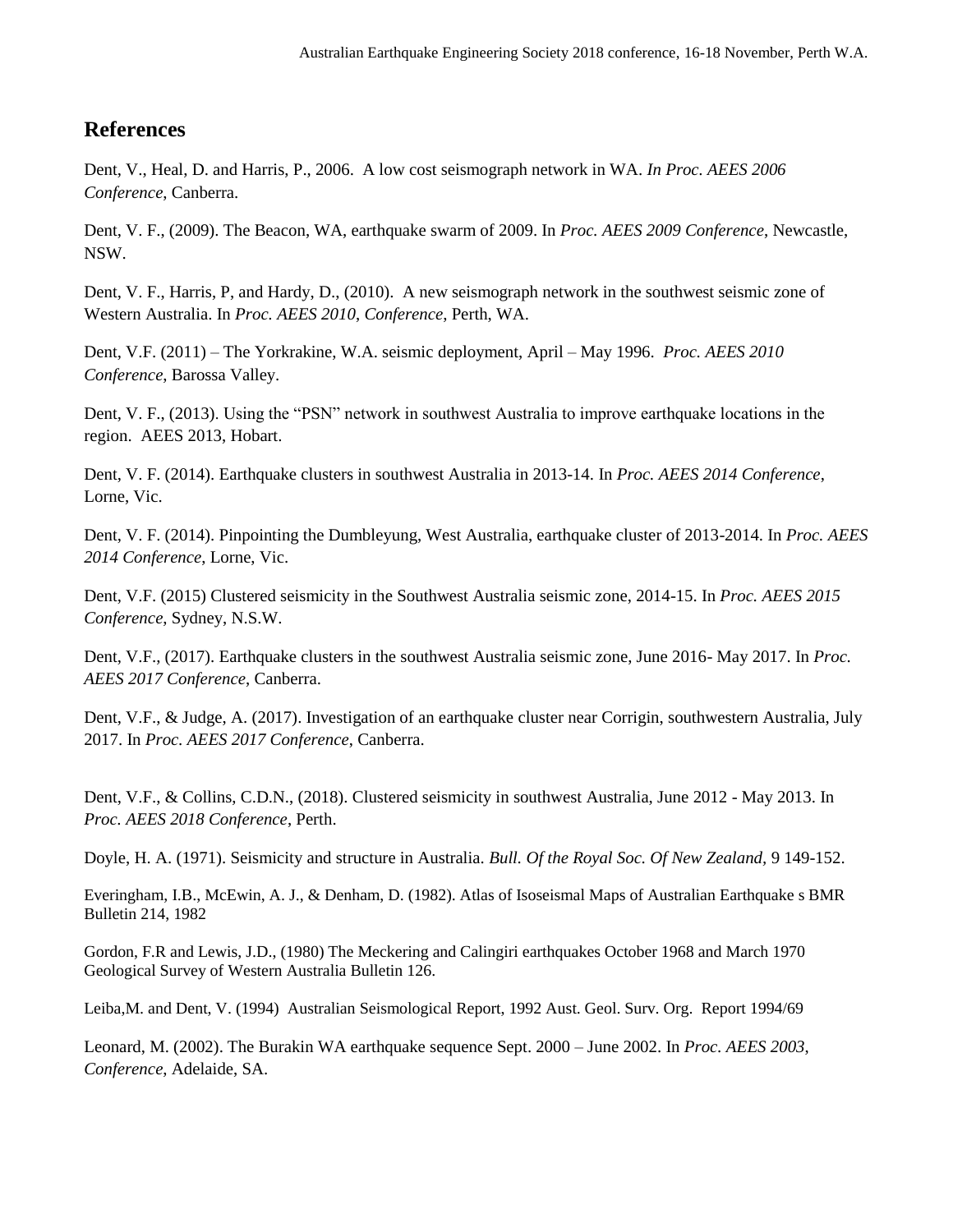Lewis, J. D., Daetwyler, N.A., Bunting, J. A. and Moncreiff, J. S., (1981) The Cadoux Earthquake, 2 June 1979. Geological Survey of Western Australia Report 11.

### **APPENDIX 1**

**EQLOCL outputs for selected events see " 2 Data review (1991 -2018) '**

```
Solution 1 - "good location", 12 January 1992
Date 1992-01-12 
Origin Time 1222 26.69 +- 1.14 
Zone 50 
Easting 525.88 +- 6.80 Longitude 117.274 
Northing 6460.92 +- 5.34 Latitude -31.987 
Depth 4.30 +- 37.65 
Arrival times = 7 S.D. = 0.132 Seismographs = 4
Nearest recorder = 63.6 km 6ap = 135.7 deg Accuracy = A<br>Effects Code = 1 \text{max} = 0 Fault =
Effects Code = 11 km W (283 deg) of QUAI
WESTERN AUSTRALIA
135 km E ( 92 deg) of PERTH
  36 km NE ( 66 deg) of Beverley
No magnitudes known and the control of the Assign ML 1.7
DATA USED
Code Wave AT +- WT CT DT Dist Azim Ad Ae
KLB e P 37.00 0.50 0.66 37.09 -0.09 63.6 46 4.1 4.1 
KLB e S 44.40 0.30 0.66 44.30 0.10 63.6 46 4.1 4.1 
MUN e P 43.10 0.10 0.88 43.13 -0.03 100.7 270 2.6 2.6 
MUN e S 54.60 0.30 0.64 54.53 0.07 100.7 270 2.6 2.6 
           43.50 0.30 0.71 43.70 -0.20 104.2 182 2.5 2.5
NWAO e S 55.70 0.30 0.64 55.50 0.20 104.2 182 2.5 2.5<br>BAL e S 71.50 0.50 0.55 71.47 0.03 162.3 340 -23.9 23.9
           71.50 0.50 0.55
                    7 times used, S = 0.132Solution 2 - "good location" 20th January 1992
Date 1992-01-20 
Origin Time 1048 12.38 +- 0.80 
Zone 50 
Easting 525.44 +- 4.92 Longitude 117.269 
Northing 6459.51 +- 3.77 Latitude -32.000 
Depth 5.08 +- 24.57 
Arrival times = 7 S.D. = 0.138 Seismographs = 4
Nearest recorder = 64.9 km Gap = 136.1 deg Accuracy = A 
Effects Code = Imax = 0 Fault =
  11 km W (276 deg) of QUAI
WESTERN AUSTRALIA
134 km E ( 93 deg) of PERTH
  35 km NE ( 68 deg) of Beverley
No magnitudes known and the control of the Assign ML 1.7
```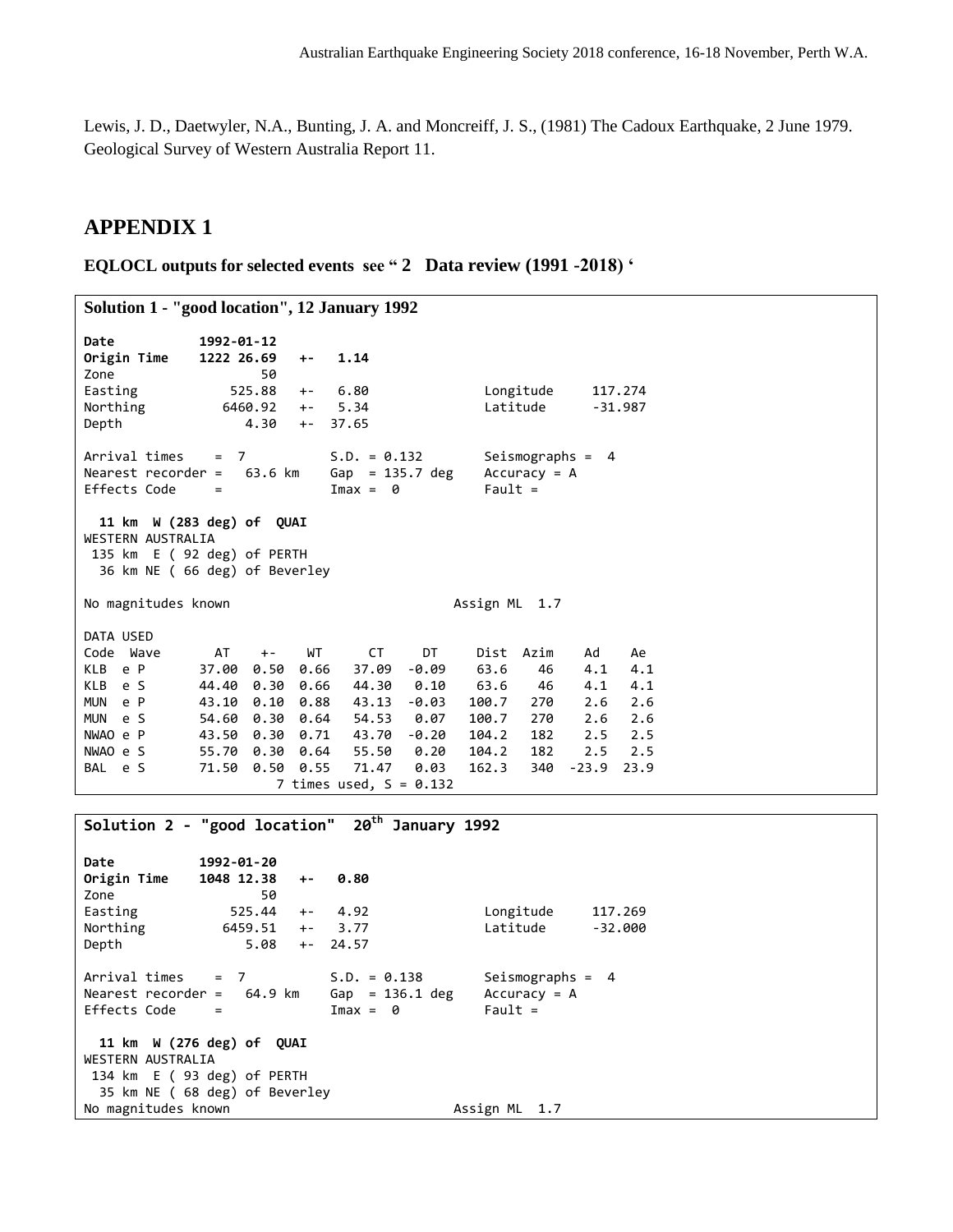| DATA USED         |       |       |      |                           |         |       |      |         |      |  |
|-------------------|-------|-------|------|---------------------------|---------|-------|------|---------|------|--|
| Code<br>Wave      | AT    | $+ -$ | WT   | СT                        | DT      | Dist  | Azim | Ad      | Ae   |  |
| KLB<br>e P        | 23.00 | 0.20  | 0.80 | 23.00                     | 0.00    | 64.9  | 45   | 4.7     | 4.7  |  |
| KLB<br>e S        | 30.40 | 0.20  | 0.72 | 30.36                     | 0.04    | 64.9  | 45   | 4.7     | 4.7  |  |
| <b>MUN</b><br>e P | 28.50 | 0.30  | 0.71 | 28.76                     | $-0.26$ | 100.3 | 271  | 3.0     | 3.0  |  |
| <b>MUN</b><br>e S | 40.30 | 0.20  | 0.69 | 40.11                     | 0.19    | 100.3 | 271  | 3.0     | 3.0  |  |
| NWAO e P          | 29.10 | 0.20  | 0.77 | 29.16                     | -0.06   | 102.8 | 181  | 3.0     | 3.0  |  |
| NWAO e S          | 40.90 | 0.20  | 0.69 | 40.80                     | 0.10    | 102.8 | 181  | 3.0     | 3.0  |  |
| BAL e S           | 57.40 | 0.30  | 0.61 | 57.38                     | 0.02    | 163.5 | 340  | $-23.9$ | 23.9 |  |
|                   |       |       |      | 7 times used, $S = 0.138$ |         |       |      |         |      |  |
| Deferred Data     |       |       |      |                           |         |       |      |         |      |  |
| BAL e P           | 39.00 | 0.50  | 0.61 | 38.05                     | 0.95    | 163.5 | 340  | $-30.8$ | 30.8 |  |
|                   |       |       |      |                           |         |       |      |         |      |  |
|                   |       |       |      |                           |         |       |      |         |      |  |

**Solution 3 - "good location" 26th January 1992 Date 1992-01-26 Origin Time 0310 12.68 +- 0.51**  Zone 50 Easting 526.16 +- 2.45 Longitude 117.277 Northing 6458.82 +- 3.04 Latitude -32.006 Depth 7.27 +- 12.75 Arrival times = 8 S.D. = 0.148 Seismographs = 4 Nearest recorder = 64.8 km Gap = 137.4 deg Accuracy = A Effects Code  $=$  Imax = 0 Fault = **11 km W (273 deg) of QUAI** WESTERN AUSTRALIA 135 km E ( 93 deg) of PERTH 35 km E ( 69 deg) of Beverley No magnitudes known and the set of the set of the set of the set of the set of the set of the set of the set o DATA USED Code Wave AT +- WT CT DT Dist Azim Ad Ae KLB e P 23.50 0.20 0.80 23.33 0.17 64.8 44 6.7 6.7 KLB e S 30.60 0.20 0.72 30.71 -0.11 64.8 44 6.7 6.7 MUN e P 29.10 0.20 0.77 29.21 -0.11 101.0 271 4.3 4.3 MUN i S 40.70 0.10 1.13 40.66 0.04 101.0 271 4.3 4.3 NWAO e P 29.20 0.20 0.77 29.39 -0.19 102.1 182 4.2 4.2 NWAO e S 41.10 0.30 0.64 40.97 0.13 102.1 182 4.2 4.2 BAL e P 38.50 0.30 0.68 38.30 0.20 164.3 340 -30.8 30.8 BAL e S 57.50 0.20 0.66 57.66 -0.16 164.3 340 -23.9 23.9 8 times used,  $S = 0.148$ Deferred Data MRWA e SG 101.00 0.50 0.52 104.56 -3.56 332.5 338 1.3 1.3

```
Solution 4 - "good location" 18th February, 1992
Date 1992-02-18 
Origin Time 1415 24.12 +- 0.72 
Zone 50
```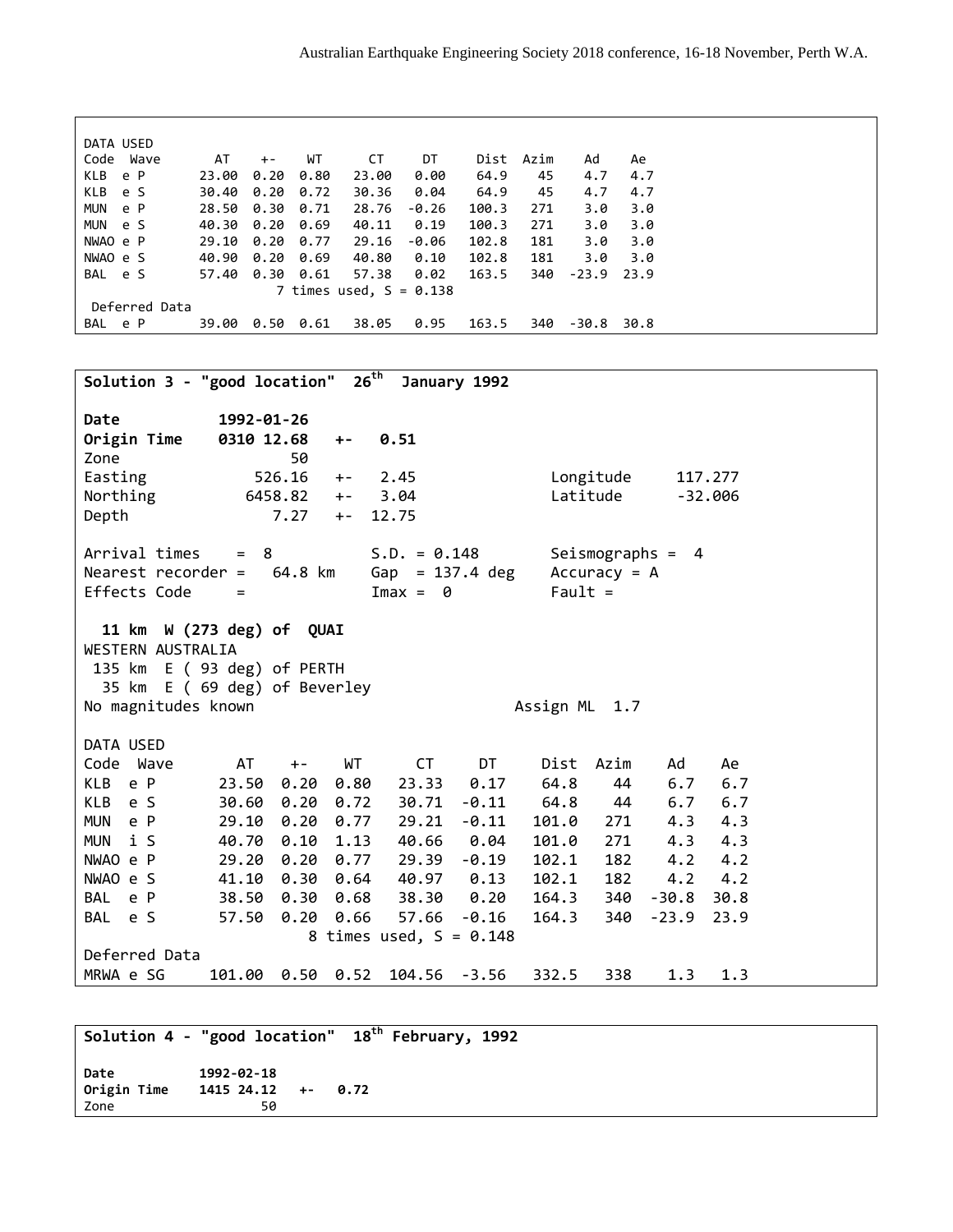Easting 523.38 +- 4.12 Longitude 117.248 Northing 6459.90 +- 3.97 Latitude -31.997 Depth 0.88 +- 27.38 Arrival times = 8 S.D. = 0.119 Seismographs = 4 Nearest recorder =  $66.1 \text{ km}$  Gap = 133.5 deg Accuracy = A Effects Code  $=$  Imax = 0 Fault = **14 km W (276 deg) of QUAI** WESTERN AUSTRALIA 132 km E ( 93 deg) of PERTH 33 km NE ( 66 deg) of Beverley No magnitudes known and the set of the Assign ML? 1.9 DATA USED Code Wave AT +- WT CT DT Dist Azim Ad Ae KLB e P 35.00 0.10 0.91 34.90 0.10 66.1 47 1.0 1.0 KLB e S 42.30 0.20 0.72 42.38 -0.08 66.1 47 1.0 1.0 MUN e P 40.10 0.10 0.88 40.14 -0.04 98.2 270 0.7 0.7 MUN e S 51.30 0.30 0.64 51.25 0.05 98.2 270 0.7 0.7 NWAO e P 40.70 0.50 0.64 40.94 -0.24 103.1 180 0.6 0.6 NWAO e S 52.80 0.50 0.57 52.60 0.20 103.1 180 0.6 0.6 BAL e P 50.00 0.30 0.68 50.00 0.00 162.4 341 -30.8 30.8 BAL e S 69.00 0.30 0.61 68.99 0.01 162.4 341 0.4 0.4 8 times used,  $S = 0.119$ Deferred Data MRWA e S 106.00 1.00 0.45 105.27 0.73 330.5 338 -40.3 40.3 **Solution 5 - "good location" – 4 th May 1992 USES QUA DATA Date 1992-05-04 Origin Time 2133 11.50 +- 0.73**  Zone 50 Easting 525.87 +- 4.23 Longitude 117.274 Northing 6459.69 +- 5.05 Latitude -31.998 Depth 1.10 +- 6.63 Arrival times = 8 S.D. = 0.171 Seismographs = 5 Nearest recorder = 1.5 km Gap = 88.9 deg Accuracy = A Effects Code  $=$  Imax = 0 Fault =  **1 km W (276 deg) of QUA**  WESTERN AUSTRALIA 135 km E ( 93 deg) of PERTH 35 km NE ( 68 deg) of Beverley No magnitudes known and the control of the Assign ML 2.0 DATA USED Code Wave AT +- WT CT DT Dist Azim Ad Ae QUA S-P 0.20 0.05 1.97 0.24 -0.04 1.5 96 0.0 0.0 QUA P 11.70 0.20 1.49 11.84 -0.14 1.5 96 42.5 42.5 22.40 0.30 0.73 22.01 0.39 64.4 45 1.2 1.2 KLB e S 29.00 0.30 0.66 29.30 -0.30 64.4 45 1.2 1.2 MUN e P 27.90 0.30 0.71 27.92 -0.02 100.7 270 0.8 0.8 NWAO e P 28.30 0.20 0.77 28.29 0.01 103.0 182 0.8 0.8 BAL e P 37.50 0.50 0.61 37.50 0.00 163.4 340 -30.8 30.8 BAL e S2 57.00 0.50 0.31 56.93 0.07 163.4 340 -23.9 23.9 8 times used,  $S = 0.171$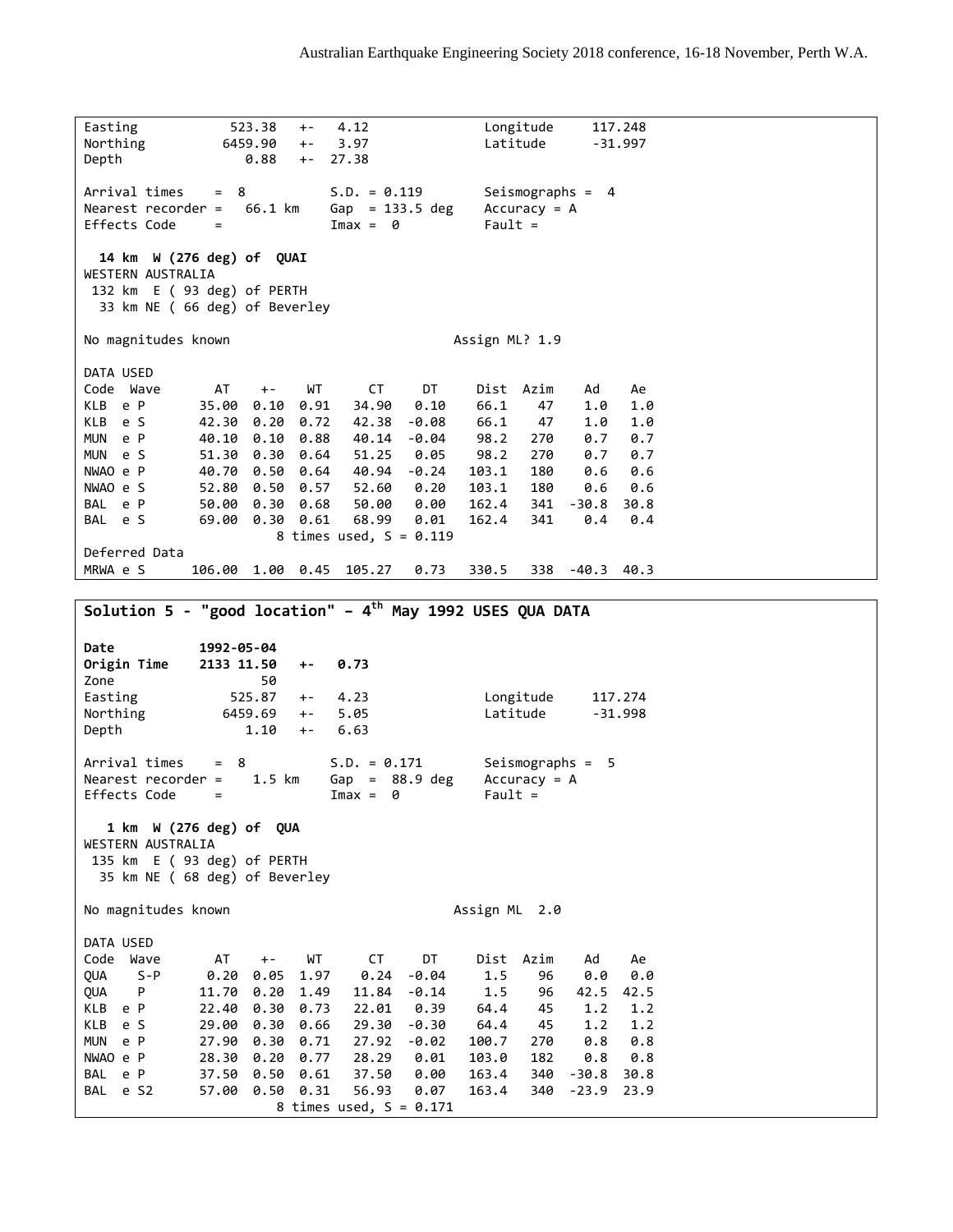| Deferred Data |                 |  |                             |      |       |     |                 |         |
|---------------|-----------------|--|-----------------------------|------|-------|-----|-----------------|---------|
| MUN e S       |                 |  | 40.00 0.30 0.64 39.31 0.69  |      | 100.7 | 270 |                 | 0.8 0.8 |
| NWAO e S      |                 |  | 40.30 0.20 0.69 39.94 0.36  |      | 103.0 | 182 |                 | 0.8 0.8 |
| RKG e P       |                 |  | 50.00 2.00 0.44 52.64 -2.64 |      | 286.1 |     | 184 - 42.2 42.2 |         |
| RKG e S       | 86.00 2.00 0.40 |  | 83.27                       | 2.73 | 286.1 | 184 | -40.3 40.3      |         |

| Solution 6 -10 <sup>th</sup> November, 1992 uses QUA - but is not "good" (insuffient stations/phases)                                                                             |                                                                                      |                                                                                |                                  |                                                                                             |                                                                                              |                                                                            |                                                 |                                                                      |                                                      |  |
|-----------------------------------------------------------------------------------------------------------------------------------------------------------------------------------|--------------------------------------------------------------------------------------|--------------------------------------------------------------------------------|----------------------------------|---------------------------------------------------------------------------------------------|----------------------------------------------------------------------------------------------|----------------------------------------------------------------------------|-------------------------------------------------|----------------------------------------------------------------------|------------------------------------------------------|--|
| Date<br>Origin Time<br>Zone<br>Easting<br>Northing<br>Depth                                                                                                                       | 1992-11-10<br>0311 39.72                                                             | 50<br>525.43<br>6458.75<br>0.50                                                | $+ -$<br>$+- 42.20$<br>+- 109.82 | 9.94<br>$+- 117.57 C$                                                                       |                                                                                              |                                                                            | Longitude<br>Latitude                           |                                                                      | 117.269<br>$-32.007$                                 |  |
| Arrival times<br>Nearest recorder = $2.1$ km<br>Effects Code                                                                                                                      | $= 5$<br>$=$                                                                         |                                                                                |                                  | $S.D. = 0.131$<br>$Gap = 203.1 deg$<br>$Imax = 0$                                           |                                                                                              | $Fault =$                                                                  | $Accuracy = A$                                  | Seismographs = $3$                                                   |                                                      |  |
| $2 \text{ km}$ W (248 deg) of QUA<br>WESTERN AUSTRALIA<br>134 km E (93 deg) of PERTH<br>34 km E ( 69 deg) of Beverley                                                             |                                                                                      |                                                                                |                                  |                                                                                             |                                                                                              |                                                                            |                                                 |                                                                      |                                                      |  |
| No magnitudes known                                                                                                                                                               |                                                                                      |                                                                                |                                  |                                                                                             |                                                                                              | Assign ML 1.7                                                              |                                                 |                                                                      |                                                      |  |
| DATA USED<br>Code Wave<br>$S - P$<br><b>OUA</b><br>KLB e P<br><b>KLB</b><br>e S<br>e P<br><b>MUN</b><br>MUN e S<br>Deferred Data<br>P<br><b>OUA</b><br>KLB<br>e SMP<br>BAL<br>e S | AT<br>0.10<br>50.40<br>57.80<br>56.00<br>67.50<br>58.30 0.30 0.37<br>84.50 0.50 0.55 | $+ -$<br>0.30<br>0.20<br>0.30 0.66<br>0.10<br>$0.20$ $0.69$<br>39.60 0.30 1.36 | WT<br>1.36<br>0.80<br>0.88       | <b>CT</b><br>0.26<br>50.39<br>57.78<br>56.07<br>67.41<br>5 times used, $S = 0.131$<br>85.07 | DT<br>$-0.16$<br>0.01<br>0.02<br>$-0.07$<br>0.09<br>40.08 -0.48<br>$59.46 - 1.16$<br>$-0.57$ | Dist Azim<br>2.1<br>65.4<br>65.4<br>100.3<br>100.3<br>2.1<br>65.4<br>164.2 | 68<br>45<br>45<br>271<br>271<br>68<br>45<br>340 | Ad<br>0.0<br>0.7<br>0.7<br>0.4<br>0.4<br>20.8 20.8<br>$-64.7$<br>0.3 | Ae<br>0.0<br>0.7<br>0.7<br>0.4<br>0.4<br>43.7<br>0.3 |  |
|                                                                                                                                                                                   |                                                                                      |                                                                                |                                  |                                                                                             |                                                                                              |                                                                            |                                                 |                                                                      |                                                      |  |

**Solution 7 - "good location" 18th January 1993 Date 1993-01-18 Origin Time 1046 43.68 +- 0.61**  Zone 50 Easting  $525.99 +- 3.33$  Longitude 117.275<br>Northing 6460.75 +- 6.73 Latitude -31.989 Northing 6460.75 +- 6.73<br>Depth 0.55 +- 9.09 Depth 0.55 +-Arrival times =  $10$  S.D. = 0.186 Seismographs = 5<br>Nearest recorder =  $63.6$  km  $6ap$  = 197.9 deg Accuracy = A Nearest recorder =  $63.6 \text{ km}$  Gap = 197.9 deg Accuracy<br>Effects Code =  $\frac{3.6 \text{ km}}{2.5 \text{ km}} = 0$  Fault = Effects Code **1 km NW (311 deg) of QUA**  WESTERN AUSTRALIA